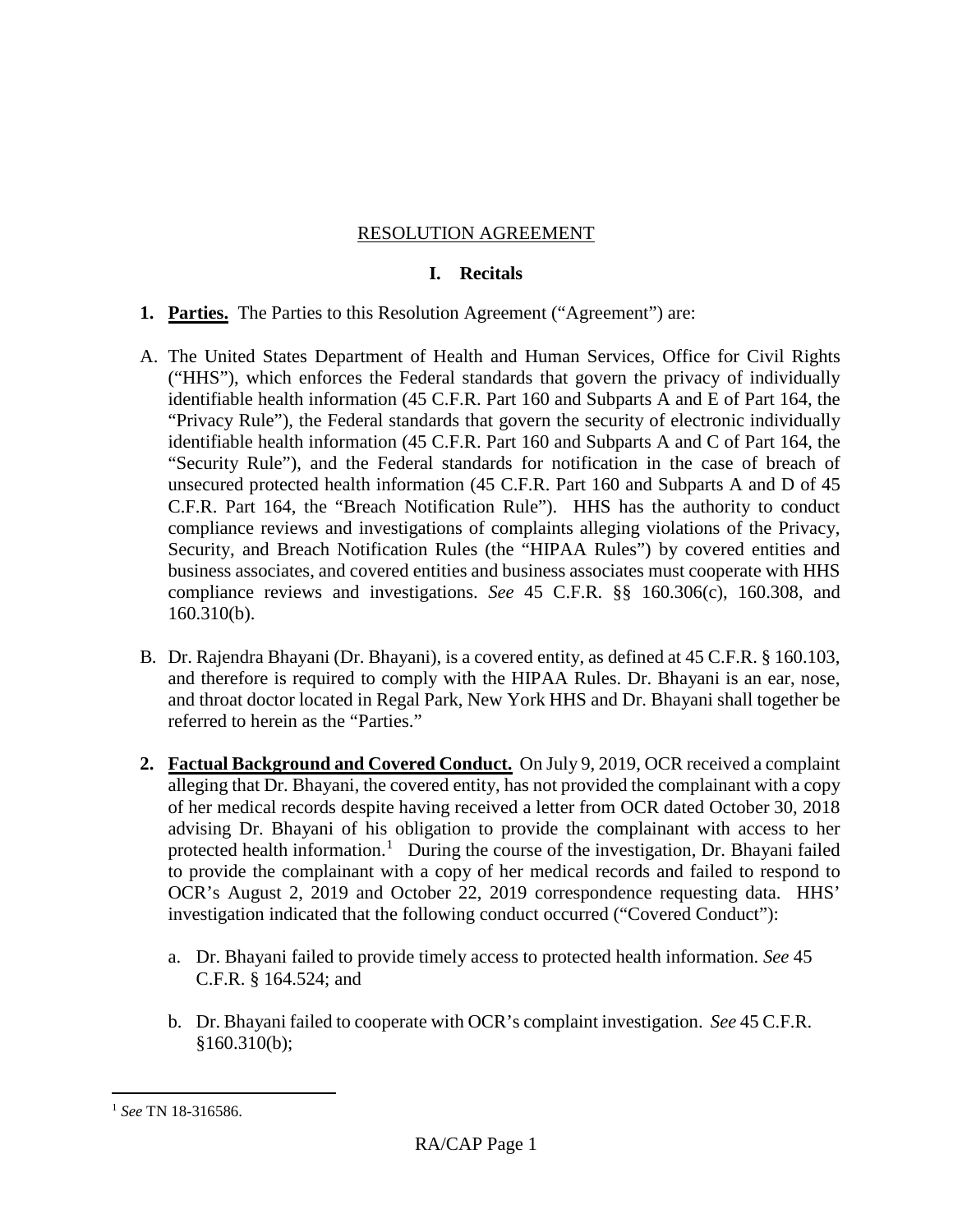- **3. No Admission.** This Agreement is not an admission of liability by Dr. Bhayani.
- **4. No Concession.** This Agreement is not a concession by HHS that Dr. Bhayani is not in violation of the HIPAA Rules and not liable for civil money penalties.
- **5. Intention of Parties to Effect Resolution.** This Agreement is intended to resolve HHS TN 19-350014 and any violations of the HIPAA Rules related to the Covered Conduct specified in paragraph I.2 of this Agreement. In consideration of the Parties' interest in avoiding the uncertainty, burden, and expense of formal proceedings, the Parties agree to resolve this matter according to the Terms and Conditions below.

## **II. Terms and Conditions**

- **6. Payment.** HHS has agreed to accept, and Dr. Bhayani has agreed to pay HHS, the amount of \$15,000.00 ("Resolution Amount"). Dr. Bhayani agrees to pay the Resolution Amount on the Effective Date of this Agreement as defined in paragraph II.14 by automated clearing house transaction pursuant to written instructions to be provided by HHS.
- **7. Corrective Action Plan.** Dr. Bhayani has entered into and agrees to comply with the Corrective Action Plan ("CAP"), attached as Appendix A, which is incorporated into this Agreement by reference. If Dr. Bhayani breaches the CAP, and fails to cure the breach as set forth in the CAP, then Dr. Bhayani will be in breach of this Agreement and HHS will not be subject to the Release set forth in paragraph II.8 of this Agreement.
- **8. Release by HHS**. In consideration of and conditioned upon Dr. Bhayani's performance of his obligations under this Agreement, HHS releases Dr. Bhayani from any actions it may have against Dr. Bhayani under the HIPAA Rules arising out of or related to the Covered Conduct identified in paragraph I[.2](#page-0-1) of this Agreement. HHS does not release Dr. Bhayani from, nor waive any rights, obligations, or causes of action other than those arising out of or related to the Covered Conduct and referred to in this paragraph. This release does not extend to actions that may be brought under section 1177 of the Social Security Act, 42 U.S.C. § 1320d-6.
- **9. Agreement by Released Parties.** Dr. Bhayani shall not contest the validity of his obligation to pay, nor the amount of, the Resolution Amount or any other obligations agreed to under this Agreement. Dr. Bhayani waives all procedural rights granted under Section 1128A of the Social Security Act (42 U.S.C. § 1320a- 7a) and 45 C.F.R. Part 160 Subpart E, and HHS claims collection regulations at 45 C.F.R. Part 30, including, but not limited to, notice, hearing, and appeal with respect to the Resolution Amount.
- **10. Binding on Successors.** This Agreement is binding on Dr. Bhayani and his successors, heirs, transferees, and assigns.
- **11. Costs**. Each Party to this Agreement shall bear its own legal and other costs incurred in connection with this matter, including the preparation and performance of this Agreement.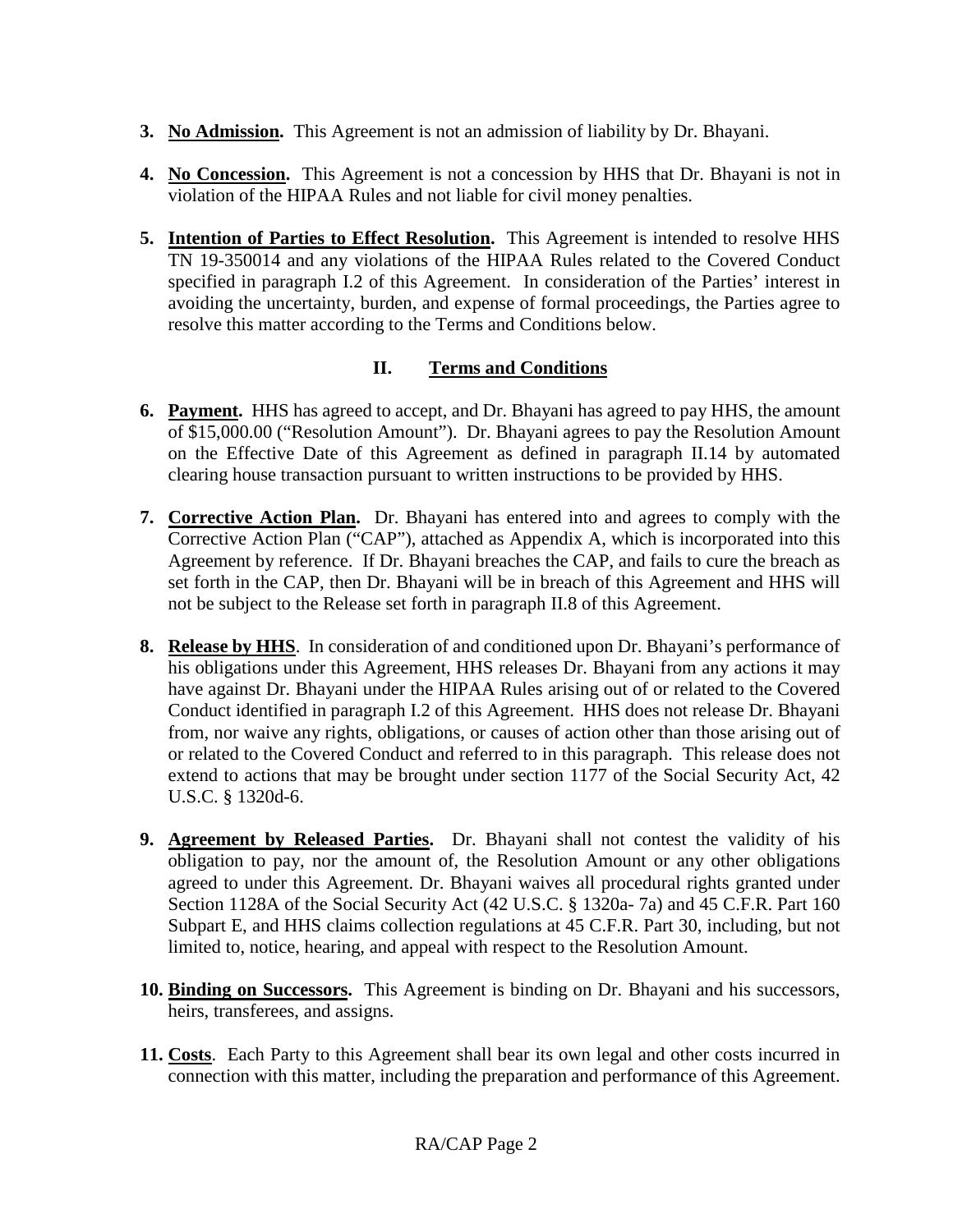- **12. No Additional Releases.** This Agreement is intended to be for the benefit of the Parties only and by this instrument the Parties do not release any claims against or by any other person or entity.
- **13. Effect of Agreement.** This Agreement constitutes the complete agreement between the Parties. All material representations, understandings, and promises of the Parties are contained in this Agreement. Any modifications to this Agreement shall be set forth in writing and signed by all Parties.
- **14. Execution of Agreement and Effective Date.** The Agreement shall become effective (*i.e.*, final and binding) upon the date of signing of this Agreement and the CAP by the last signatory (Effective Date).
- **15. Tolling of Statute of Limitations.** Pursuant to 42 U.S.C. § 1320a-7a(c)(1), a civil money penalty ("CMP") must be imposed within six years from the date of the occurrence of the violation. To ensure that this six-year period does not expire during the term of this Agreement, Dr. Bhayani agrees that the time between the Effective Date of this Agreement and the date the Agreement may be terminated by reason of Dr. Bhayani's breach, plus one-year thereafter, will not be included in calculating the six (6) year statute of limitations applicable to the violations which are the subject of this Agreement. Dr. Bhayani waives and will not plead any statute of limitations, laches, or similar defenses to any administrative action relating to the Covered Conduct identified in paragraph I.2 that is filed by HHS within the time period set forth above, except to the extent that such defenses would have been available had an administrative action been filed on the Effective Date of this Agreement.
- **16. Disclosure.** HHS places no restriction on the publication of the Agreement. In addition, HHS may be required to disclose material related to this Agreement to any person upon request consistent with the applicable provisions of the Freedom of Information Act, 5 U.S.C. § 552, and its implementing regulations, 45 C.F.R. Part 5.
- **17. Execution in Counterparts.** This Agreement may be executed in counterparts, each of which constitutes an original, and all of which shall constitute one and the same agreement.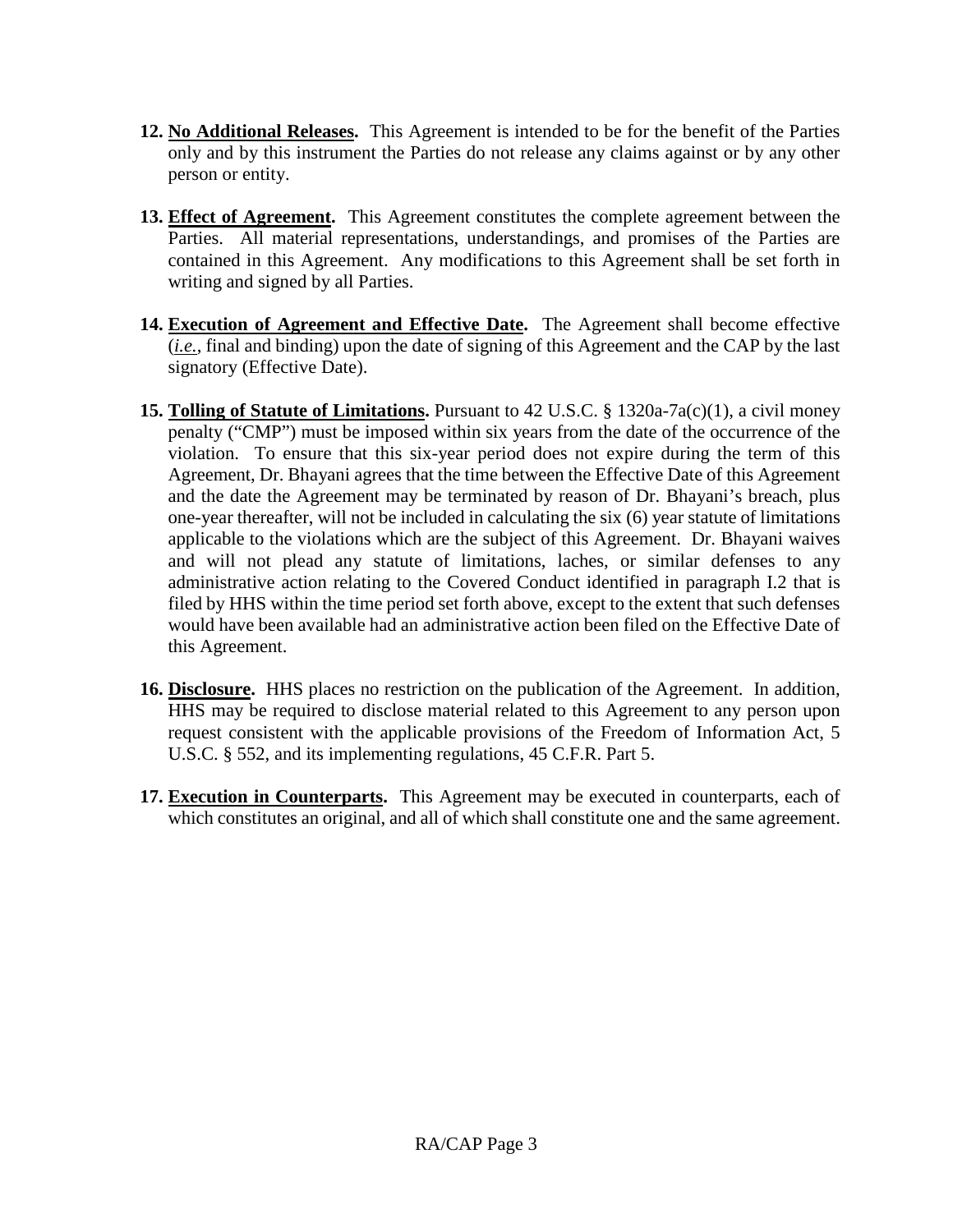**18. Authorizations**. The individual(s) signing this Agreement on behalf of Dr. Bhayani represents and warrants that they are authorized to execute this Agreement and bind Dr. Bhayani, as set forth in paragraph I.1.b. The individual(s) signing this Agreement on behalf of HHS represent and warrant that they are signing this Agreement in their official capacities and that they are authorized to execute this Agreement.

#### **For Covered Entity**

/s/ 10/20/2020

Dr. Rajendra Bhayani Date

#### **For the United States Department of Health and Human Services**

\_\_\_\_\_\_\_\_\_\_\_\_\_\_\_\_\_\_\_\_\_\_\_\_\_\_\_\_ \_\_\_\_\_\_\_\_\_\_\_\_

\_\_\_\_\_\_\_\_\_\_\_\_\_\_\_\_\_\_\_\_\_\_\_\_\_\_\_\_ \_\_\_\_\_\_\_\_\_\_\_\_\_

/s/ 10/22/2020

Linda C. Colón Date Regional Manager Eastern and Caribbean Region Office for Civil Rights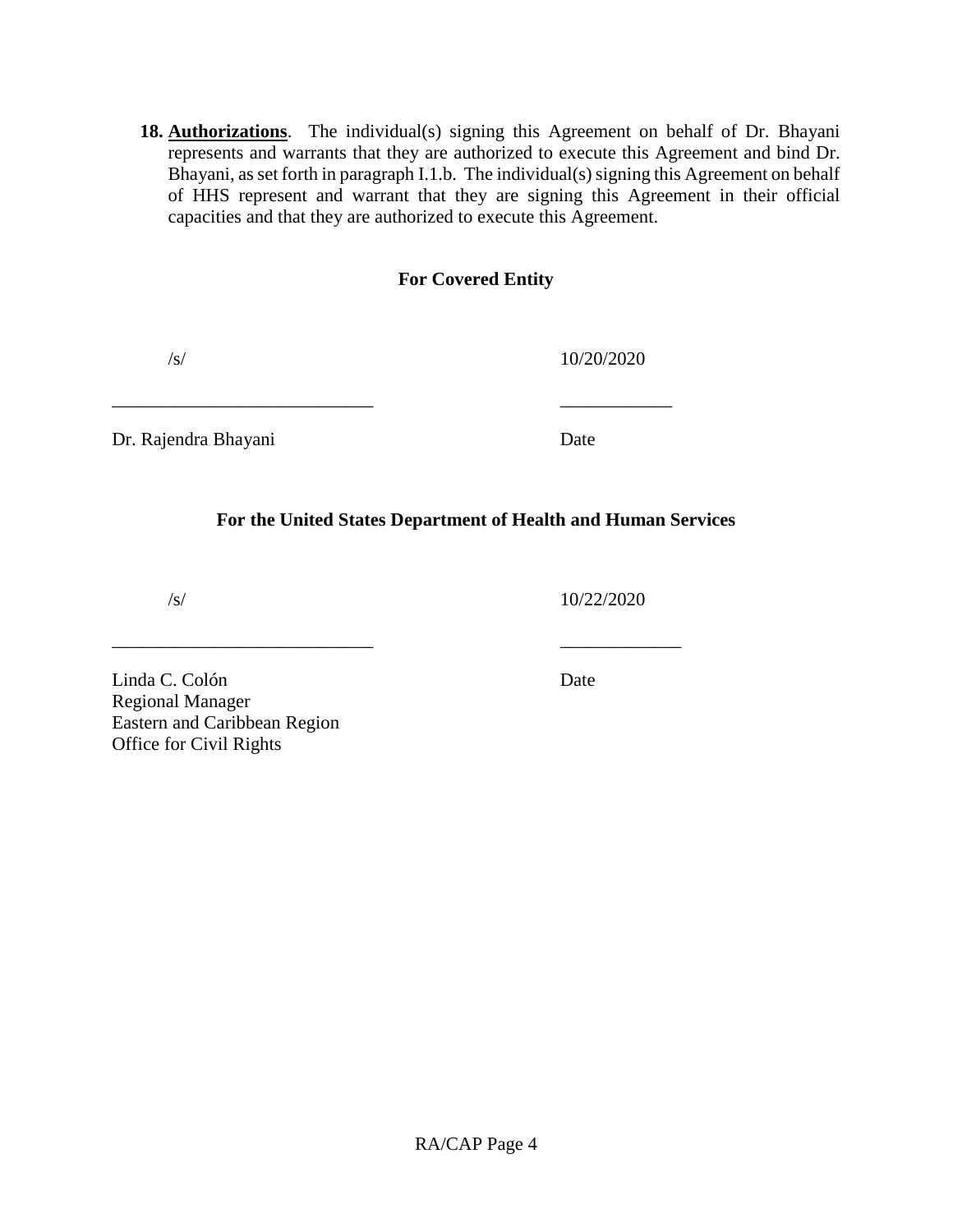#### **Appendix A**

### **CORRECTIVE ACTION PLAN BETWEEN THE DEPARTMENT OF HEALTH AND HUMAN SERVICES AND DR. RAJENDRA BHAYANI**

#### **I. Preamble**

Dr. Rajendra Bhayani ("Dr, Bhayani") hereby enters into this Corrective Action Plan ("CAP") with the United States Department of Health and Human Services, Office for Civil Rights ("HHS"). Contemporaneously with this CAP, Dr. Bhayani is entering into the Agreement with HHS, and this CAP is incorporated by reference into the Agreement as Appendix A. Dr. Bhayani enters into this CAP as part of consideration for the release set forth in paragraph II.8 of the Agreement. Capitalized terms without definition in this CAP shall have the same meaning assigned to them under the Agreement.

#### **II. Contact Persons and Submissions**

#### A. Contact Persons

Dr. Rajendra Bhayani has identified the following individual as its authorized representative and contact person regarding the implementation of this CAP and for receipt and submission of notifications and reports:

Dr. Rajendra Bhayani 6273 Woodhaven Boulevard Rego Park, NY 11374 Voice Phone: (718) 595-1100 Fax: (718) 645-1333

HHS has identified the following individual as its authorized representative and contact person with whom Dr. Bhayani is to report information regarding the implementation of this CAP:

Linda C. Colón, Regional Manager Eastern and Caribbean Region Office for Civil Rights U.S. Department of Health and Human Services 26 Federal Plaza, Suite 3312 New York, New York 10278 Voice Phone (212) 264-4136 Fax: (212) 264-3039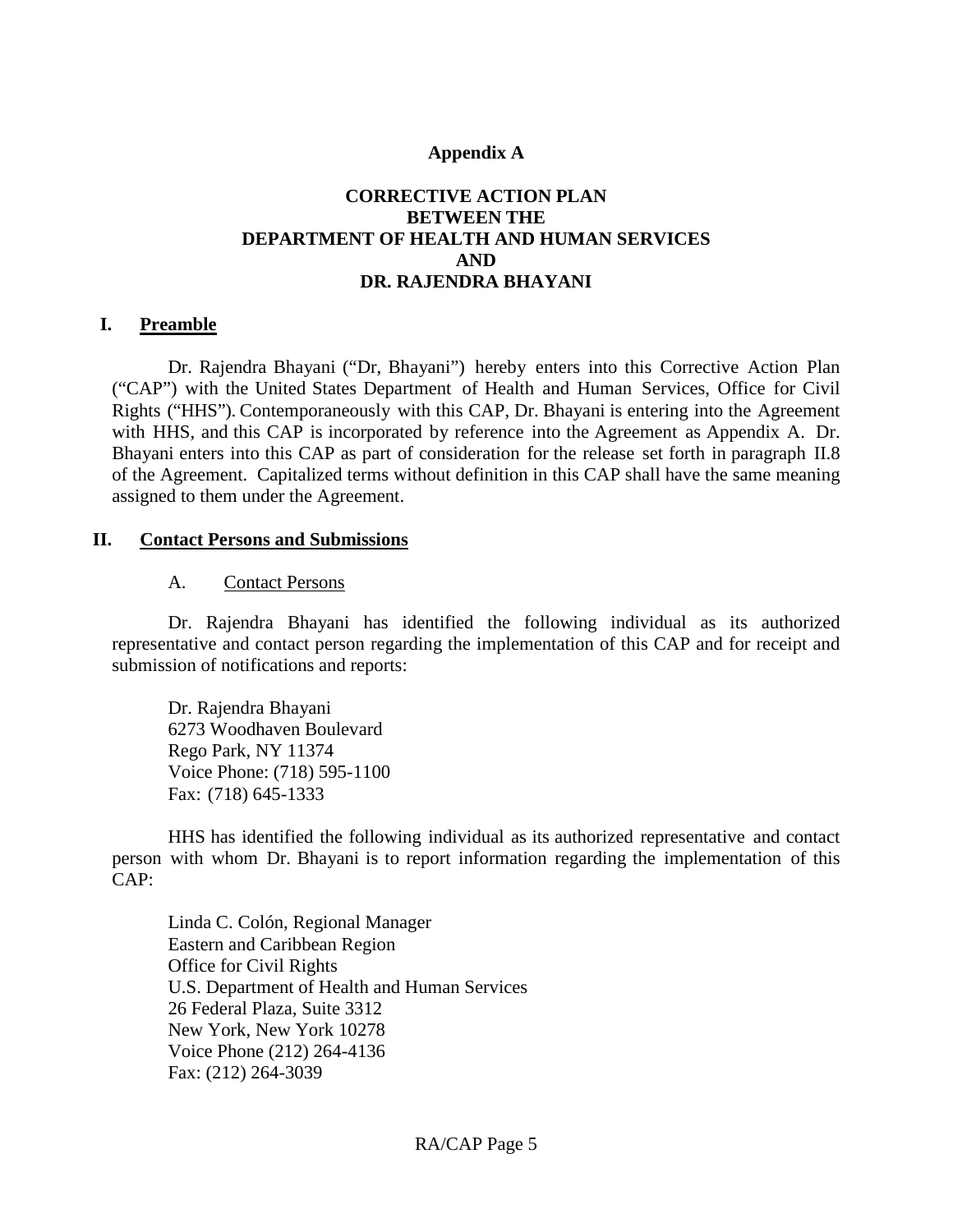Dr. Bhayani and HHS agree to promptly notify each other of any changes in the contact person or the other information provided above.

B. Proof of Submissions. Unless otherwise specified, all notifications and reports required by this CAP may be made by anymeans, including certified mail, overnight mail, electronic mail, or hand delivery, provided that there is proof that such notification was received. For purposes of this requirement, internal facsimile confirmation sheets do not constitute proof of receipt.

#### **III. Effective Date and Term of CAP**

The Effective Date for this CAP shall be calculated in accordance with paragraph II.14 of the Agreement ("Effective Date"). The period for compliance ("Compliance Term") with the obligations assumed by Dr. Bhayani under this CAP shall begin on the Effective Date of this CAP and end two (2) years from the Effective Date, unless HHS has notified Dr. Bhayani under section VIII hereof of its determination that Dr. Bhayani has breached this CAP. In the event of such a notification by HHS under section VIII hereof, the Compliance Term shall not end until HHS notifies Dr. Bhayani that it has determined that the breach has been cured. After the Compliance Term ends, Dr. Bhayani shall still be obligated to: (a) submit the final Annual Report as required by section VI; and (b) comply with the document retention requirement in section VII.

#### **IV. Time**

In computing any period of time prescribed or allowed by this CAP, all days referred to shall be calendar days. The day of the act, event, or default from which the designated period of time begins to run shall not be included. The last day of the period so computed shall be included, unless it is a Saturday, a Sunday, or a legal holiday, in which event the period runs until the end of the next day which is not one of the aforementioned days.

#### **V. Corrective Action Obligations**

Dr. Bhayani agrees to the following:

#### A. Review and Revise Policies and Procedures for Individual Access to PHI

1. Within thirty (30) calendar days of the Effective Date, Dr. Bhayanishall review, and to the extent necessary, revise its policies and procedures related to access to protected health information (PHI) consistent with 45 C.F.R. § 164.524. The revised policies and procedures shall identify Dr. Bhayani's methods for calculating a reasonable cost-based fee for access to PHI, including the methods for calculating costs for: (1) labor for copying the PHI requested by the individual, whether in paper or electronic form (e.g., hourly wage for workforce member copying the requested PHI); (2) supplies for creating the paper copy or electronic media (e.g., CD or USB drive) if the individual requests that the electronic copy be provided on portable media; (3) postage, when the individual requests that the copy, or the summary or explanation, be mailed; and (4)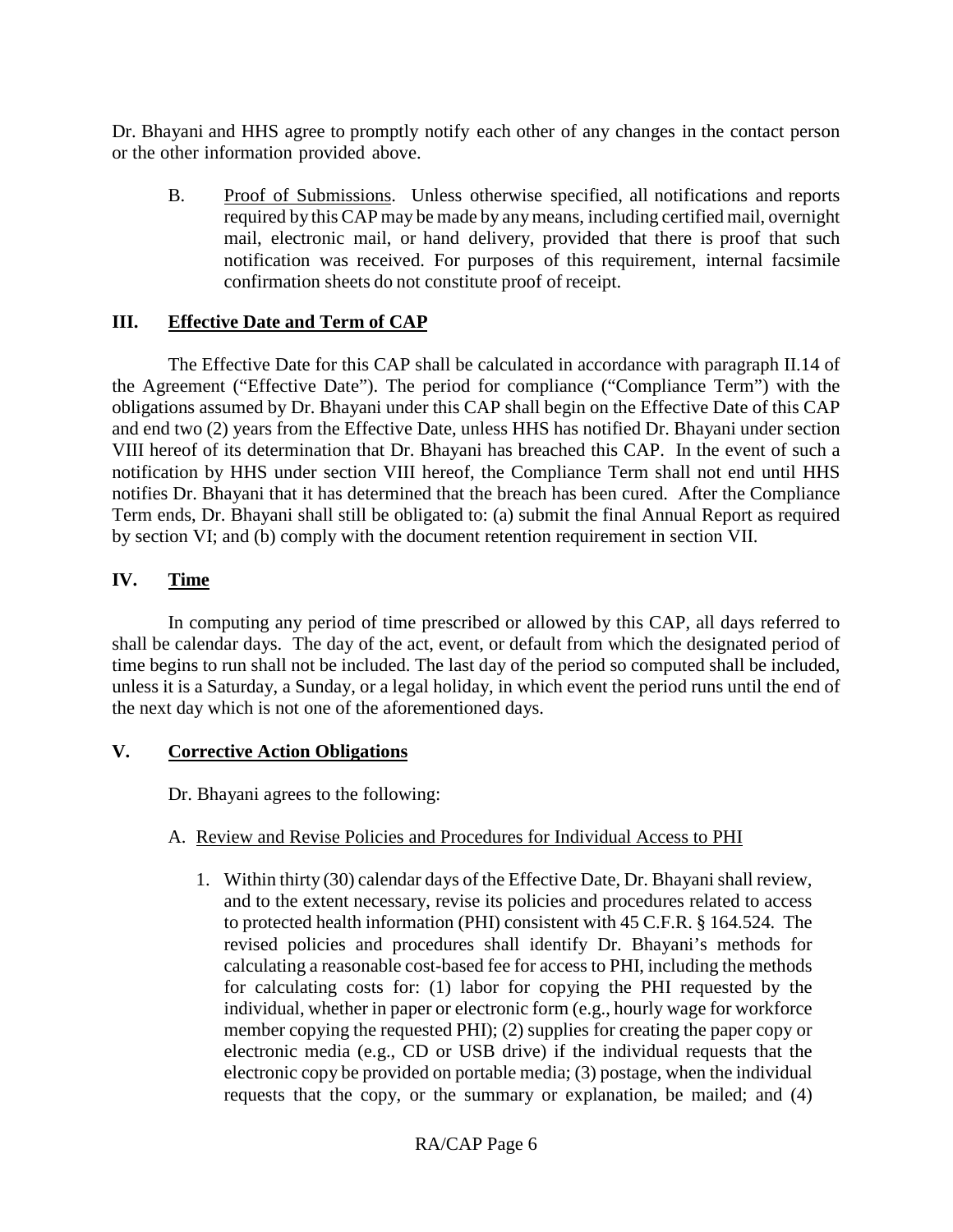preparation of an explanation or summary of the PHI, if agreed to by the individual.

2. HHS shall review and, if necessary, recommend changes to the aforementioned policies and procedures for individual access to PHI. Upon receiving recommended changes from HHS, Dr. Bhayani shall have thirty (30) calendar days to provide revised policies and procedures for individual access to PHI for HHS's approval.

### B. Privacy Training on Individual Access to Protected Health Information

- 1. Within sixty (60) calendar days of the Effective Date, Dr. Bhayani shall provide training materials regarding the individual's right of access to PHI consistent with 45 C.F.R. § 164.524 to HHS for review and approval.
- 2. Within thirty (30) calendar days of HHS's approval and annually while under the Term of this CAP, Dr. Bhayani shall provide training to all workforce members at its facilities on the Privacy Rule requirements concerning the individual's right of access to PHI.

## C. Access Request Status Requirements

- 1. Within ninety (90) calendar days of receipt of HHS's approval of the policies and procedures required by section V.A.1, and every ninety (90) days thereafter while under the Term of this CAP, Dr. Bhayani shall submit to HHS a list of requests for access to PHI received by Dr. Bhayani, including the date request received, date request completed, format requested, format provided, number of pages (if provided in paper format), and cost, excluding postage.
- 2. If Dr. Bhayani denied any request for access, in whole or in part, Dr. Bhayani shall submit to HHS all documentation consistent with 45 C.F.R. § 164.524(d).

## D. Reportable Events

- 1. During the Compliance Term, Dr. Bhayani shall, upon receiving information that a workforce member may have failed to comply with its access policies and procedures, promptly investigate this matter. If Dr. Bhayani determines, after review and investigation, that a member of its workforce has failed to comply with these policies and procedures, Dr. Bhayani shall notify HHS in writing within thirty (30) days. Such violations shall be known as Reportable Events. The report to HHS shall include the following information:
	- a. A complete description of the event, including the relevant facts, the persons involved, and the provision(s) of the policies and procedures implicated;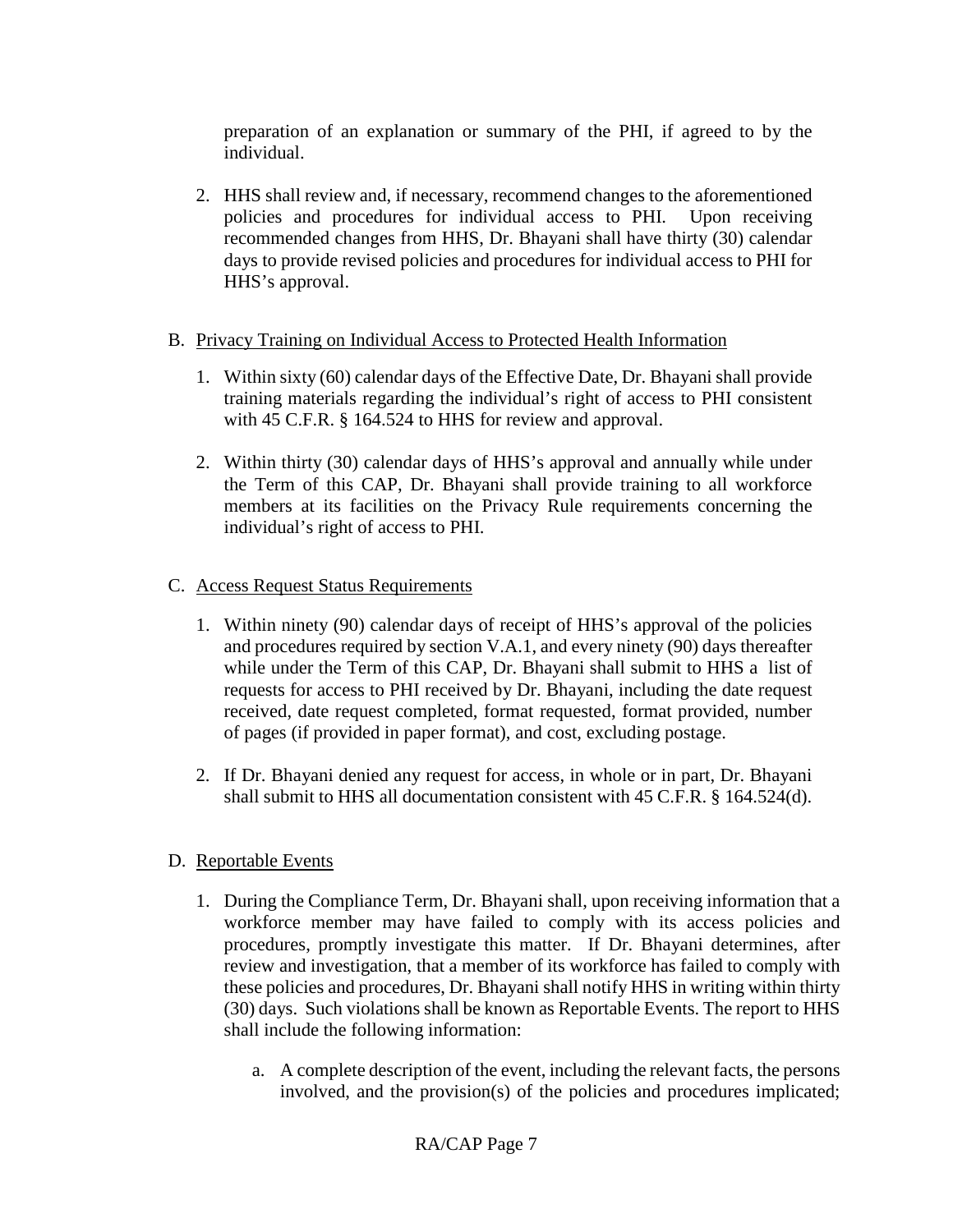and

b. A description of the actions taken and any further steps Dr. Bhayani plans to take to address the matter to mitigate any harm, and to prevent it from recurring, including application of appropriate sanctions against workforce members who failed to comply with its Privacy Rule policies and procedures.

### **VI. Implementation Report and Annual Reports**

#### A. Implementation Report.

- a. Within one hundred twenty (120) calendar days after the receipt of HHS's approval of the policies and procedures required by section V.A.1, Dr. Bhayani shall submit a written report to HHS summarizing the status of its implementation of the requirements of this CAP. This report, known as the "Implementation Report," shall include:
	- a. An attestation signed by an owner or officer of Dr. Bhayani attesting that the policies and procedures approved by HHS in section V.A are being implemented;
	- b. An attestation signed by an owner or officer of Dr. Bhayani attesting that all members of the workforce have completed the initial training required by section V.B.2;
	- c. An attestation signed by an owner or officer of Dr. Bhayani stating that he or she has reviewed the Implementation Report, has made a reasonable inquiry regarding its content and believes that, upon such inquiry, the information is accurate and truthful.

#### B. Annual Reports.

- 1. The one (1) year period after the Effective Date and each subsequent one (1) year period during the course of the Compliance Term shall be known as a "Reporting Period." Within sixty (60) calendar days after the close of each corresponding Reporting Period, Dr. Bhayani shall submit a report to HHS regarding Dr. Bhayani's compliance with this CAP for each corresponding Reporting Period ("Annual Report").
- 2. An attestation signed by an owner or officer of Dr. Bhayani attesting that all members of the workforce have completed the training required by section V.B.2 during the Reporting Period;
- 3. An attestation signed by an officer or owner of Dr. Bhayani attesting that any revision(s) to the policies and procedures required by section V.A. were finalized and adopted within thirty (30) calendar days of HHS's approval of the revision(s),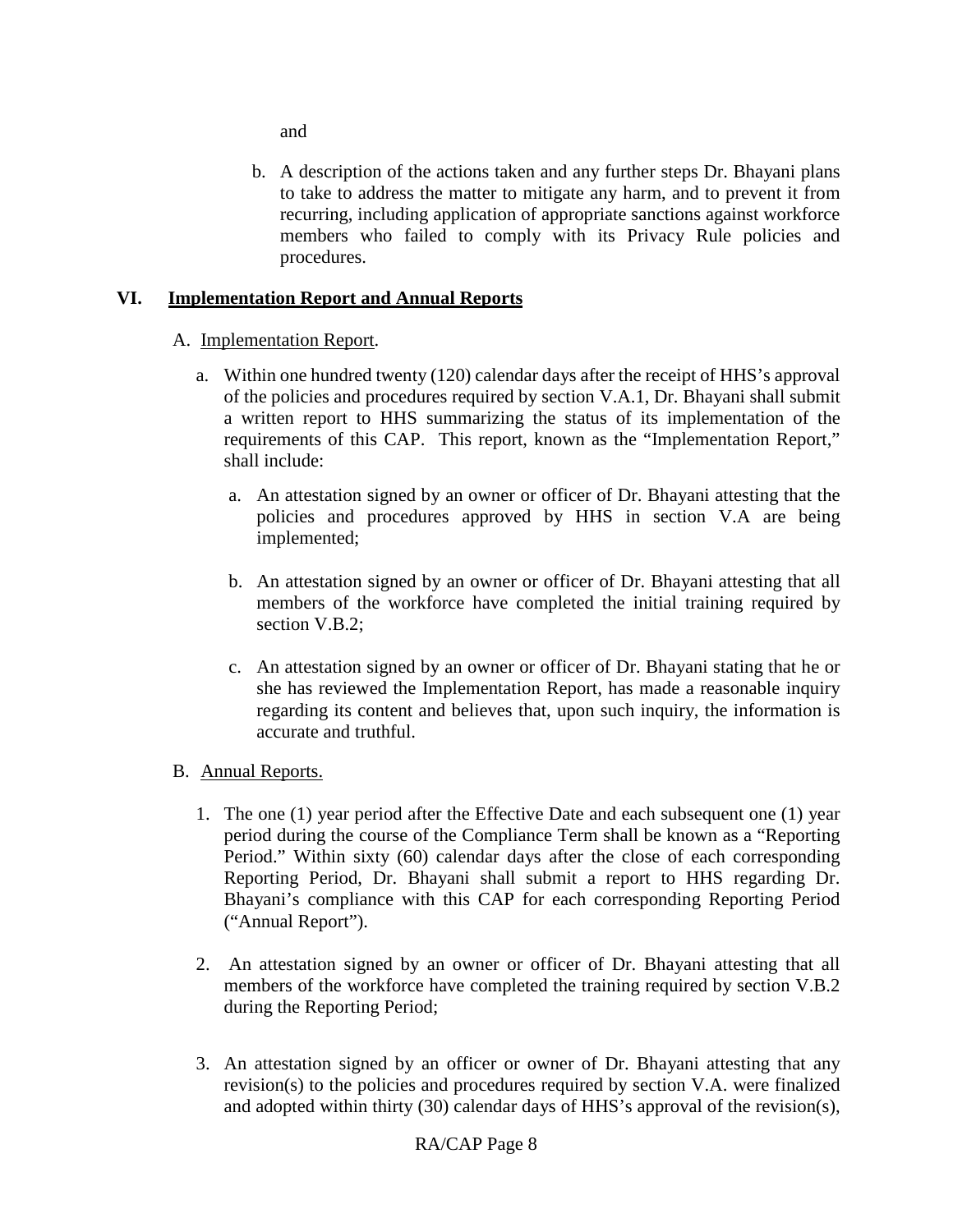which shall include a statement affirming that Dr. Bhayani distributed the revised policies and procedures to all appropriate members of Dr. Bhayani's workforce within sixty (60) calendar days of HHS's approval of the revision(s);

- 4. A summary of Reportable Events (defined in V.D.), if any, the status of any corrective and preventative action(s) relating to all such Reportable Events, or an attestation signed by an officer or director of Dr. Bhayani stating that no Reportable Events occurred during the Compliance Term.
- 5. An attestation signed by an owner or office of Dr. Bhayani attesting that he or she has reviewed the Annual Report, has made a reasonable inquiry regarding its content and believes that, upon such inquiry, the information is accurate and truthful.

#### **VII. Document Retention**

Dr. Bhayani shall maintain for inspection and copying, and shall provide to HHS, upon request, all documents and records relating to compliance with this CAP for six (6) years from the Effective Date.

#### **VIII. Breach Provisions**

Dr. Bhayani is expected to fully and timely comply with all provisions contained in this CAP.

- A. Timely Written Requests for Extensions. Dr. Bhayani may, in advance of any due date set forth in this CAP, submit a timely written request for an extension of time to perform any act required by this CAP. A "timely written request" is defined as a request in writing received by HHS at least five (5) calendar days prior to the date such an act is required or due to be performed.
- B. Notice of Breach of this CAP and Intent to Impose Civil Monetary Penalty. The parties agree that a breach of this CAP by Dr. Bhayani constitutes a breach of the Agreement. Upon a determination by HHS that Dr. Bhayani has breached this CAP, HHS may notify Dr. Bhayani of: (1) Dr. Bhayani's breach; and (2) HHS' intent to impose a civil money penalty (CMP), pursuant to 45 C.F.R. Part 160, or other remedies, for the Covered Conduct set forth in paragraph I.2 of the Agreement and for any other conduct that constitutes a violation of the HIPAA Privacy, Security, and Breach Notification Rules ("Notice of Breach and Intent to Impose CMP").
- C. Dr. Bhayani Response*.* Dr. Bhayani shall have thirty (30) calendar days from the date of receipt of the Notice of Breach and Intent to Impose CMP to demonstrate to HHS' satisfaction that:
	- 1. Dr. Bhayani is in compliance with the obligations of the CAP that HHS cited as the basis for the breach;